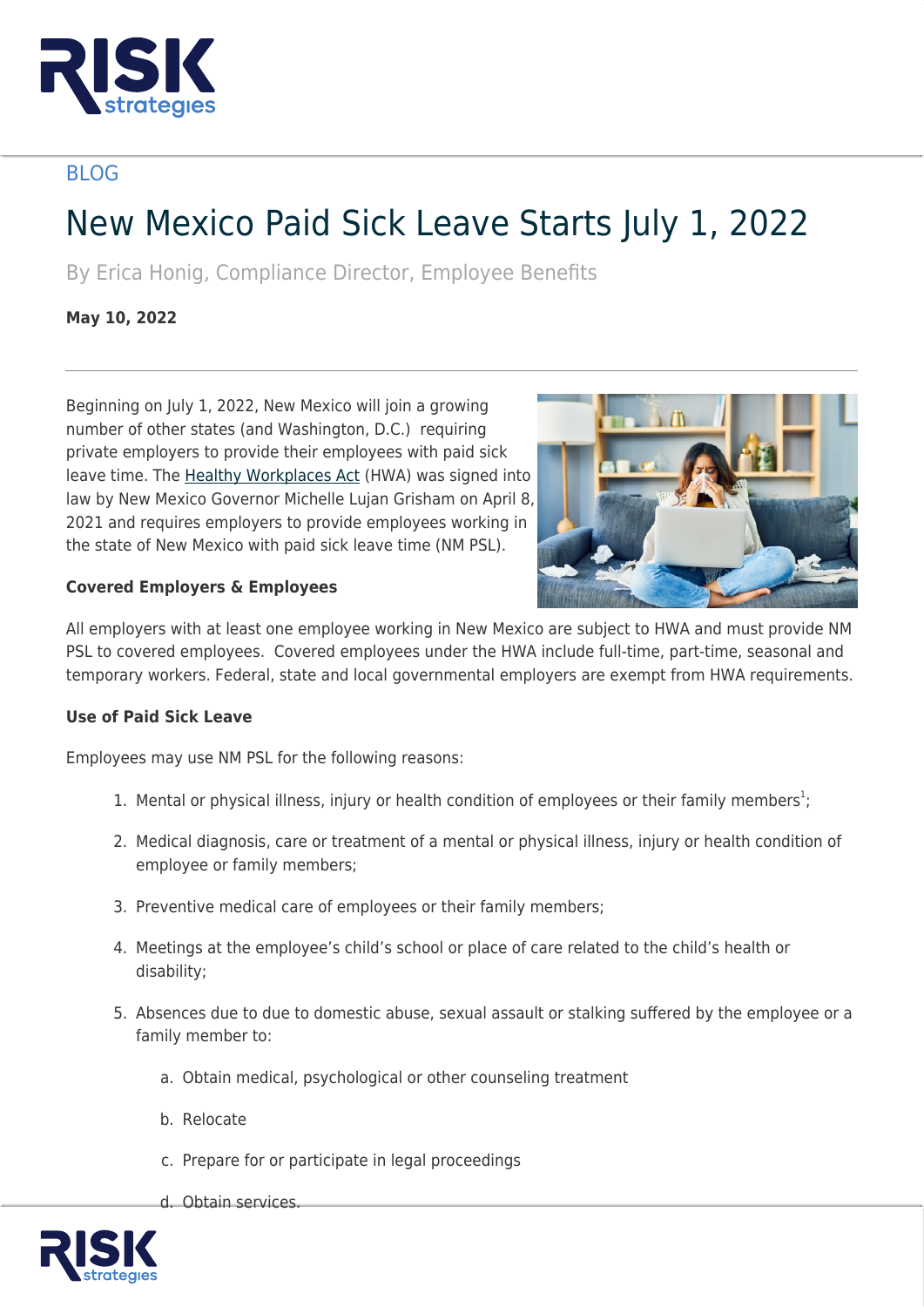

# **Accrual of NM PSL, Frontloading & Carryover Rules**

Employees will accrue one hour of NM PSL for every 30 hours worked (including worked overtime hours), up to a maximum of 64 hours per year. Employers may choose to provide a higher maximum annual limit and may choose to frontload the full 64 hours of NM PSL for employees at the beginning of the year. Employers must permit employees to carryover any accrued, unused NM PSL from one year to the next, up to a maximum of 64 hours.

Employers may use any one of the following methods for determining the NM PSL 12-month period:

- calendar year,
- rolling 12-month period backward from the date of use,
- any fixed 12-month leave year, including one measured from the employee's first use of leave.

# **Employee Notice to Employer**

An employee (or a representative of an employee) is required to provide verbal or written notice to their employer of a request to use NM PSL in advance of foreseeable leave or as soon as practical. Similarly, an employee must make a reasonable effort to schedule foreseeable NM PSL use in a manner that does not unduly disrupt the operations of the employer. When possible, the request must include the expected duration of the sick leave absence. Employees may use NM PSL in hourly increments or the smallest increment that the employer's payroll system permits.

Employers are prohibited from requiring an employee using NM PSL to find a replacement worker for coverage and requiring an employee to use other paid leave before using earned NM PSL.

#### **Employee Documentation**

For NM PSL that lasts two or more consecutive days, an employer may require the employee to provide reasonable documentation from a health care provider confirming that NM PSL was used for qualifying reasons.

All documentation received by an employer with respect to an employee's use of NM PSL must be treated as confidential and not be disclosed without permission, except in certain circumstances relating to disability claims or accommodations, or as required by court order.

#### **Rate of Pay**

Employees must be paid for NM PSL at their same hourly rate of pay with the same benefits, including health care benefits, that they receive when working, pursuant to applicable state or local minimum wage laws.

#### **Payout upon Employment Termination/Reinstatement upon Rehire**

Employers are not required to pay out an employee's accrued, unused NM PSL upon termination from employment. If a terminated employee is rehired within twelve months by the same employer, previously

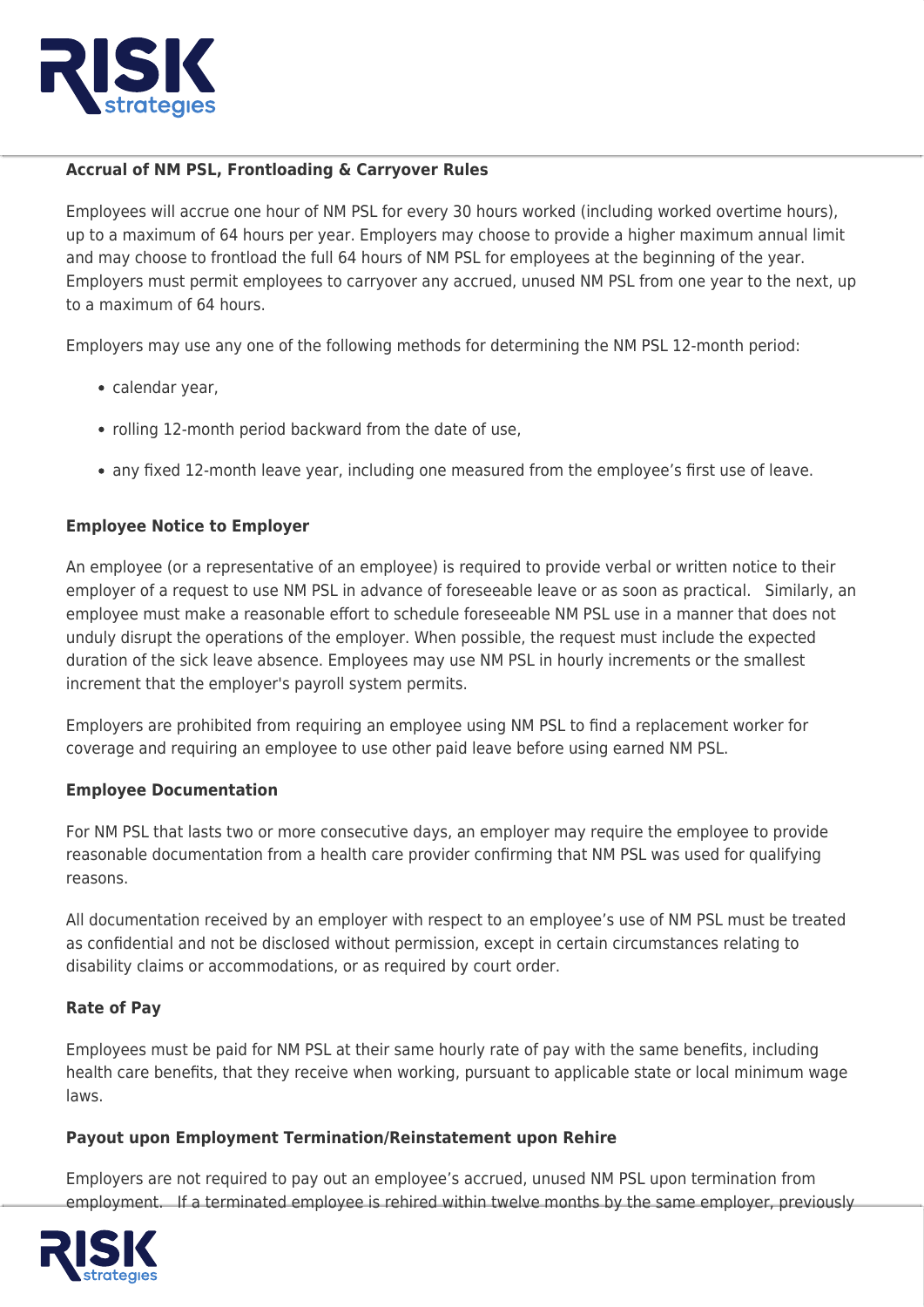

accrued, unused NM PSL must be reinstated and available for use at the time of rehire.

# **Existing Paid Time Off Policies**

Employers with existing policies that provide an amount of paid time off that meets or exceeds the NM PSL requirements and covered reasons under the same terms and conditions are not required to provide additional paid time off. The state provided a checklist ([accessed here\)](https://www.dws.state.nm.us/Portals/0/DM/LaborRelations/HWA_Policy_Compliance_Checklist.pdf?ver=2022-04-25-100759-297) detailing the requirements that an employer's existing paid time off policy must contain for compliance under the HWA. Employers are advised to cross reference this checklist against their existing paid time off policies.

# **Collective Bargaining Agreements**

NM PSL will be provided to employees in addition to any paid time off provided by an employer under a collective bargaining agreement, unless that paid time off may be used for the same covered reasons and under the same terms and conditions as provided for in the HWA.

# **Employer Notice, Posting & Recordkeeping Requirements**

Employers must provide written or electronic notice of NM PSL rights and responsibilities to all employees on their date of hire, including the following:

- 1. an employee's right to NM PSL;
- 2. the manner in which NM PSL is accrued and calculated;
- 3. the terms of NM PSL use pursuant to the HWA;
- 4. that retaliation against employees for NM PSL use is prohibited;
- 5. the employee's right to file a complaint with the state labor department if an employer denies NM PSL use or retaliates against an employee.

Employers are also required to display a poster that may be accessed [here](https://www.dws.state.nm.us/Portals/0/DM/LaborRelations/Paid_Sick_Leave_poster_11x17_size.pdf?ver=2022-03-29-000531-210) with NM PSL information in a conspicuous and accessible place. Both the notice and the poster must be provided in English, Spanish and any other language spoken by at least 10% of the workforce. Click [here](https://www.dws.state.nm.us/Portals/0/DM/LaborRelations/Paid_Sick_Leave_poster_Spanish-11x17_size.pdf?ver=2022-04-06-163214-877) for the required poster in Spanish.

Employers must report accurate year-to-date usage and accrual of NM PSL either by including this information on employees' paystubs or communicating it in writing to employees at least once every calendar quarter.

Employers are required to maintain records of each employee's use of NM PSL for a period of four years, documenting hours worked and amount of NM PSL used.

#### **Interaction with Other Local Paid Leave Laws**

Employers with operations located in the unincorporated areas of Bernalillo County are advised to consult with legal counsel to ensure compliance with both NM PSL and Bernalillo County paid leave regulations, which require paid leave time for any purpose, not just those reasons covered under NM PSL.

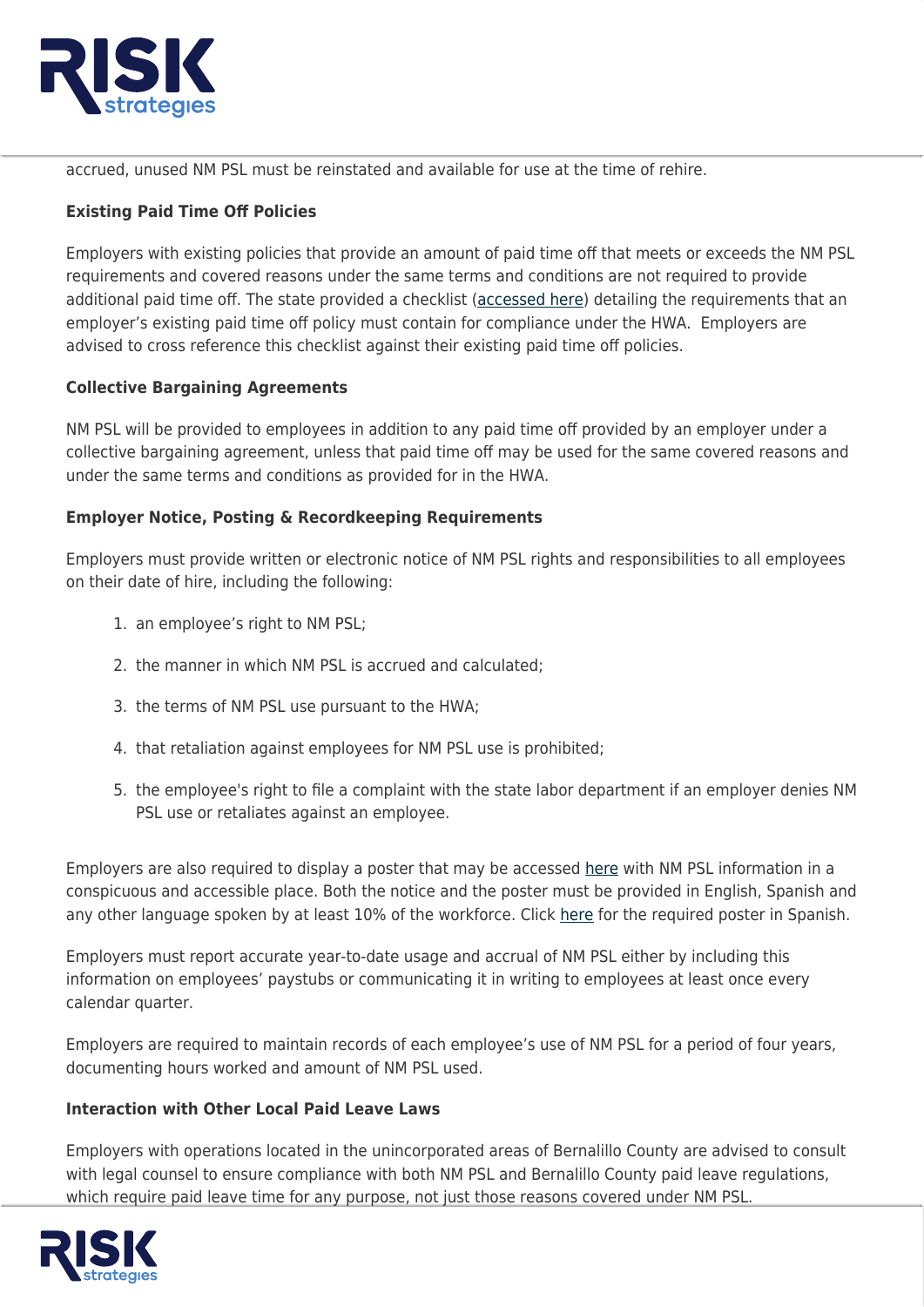

#### **Effective Date**

The effective date of NM PSL is **July 1, 2022**. Employees hired after July 1, 2022 will begin to accrue NM PSL upon their date of hire and may use NM PSL immediately upon accrual.

# **Employer Actions**

- 1. **Review/revise leave policies:** Determine if existing leave policies meet or exceed the NM PSL requirements. If not, revise leave policies to ensure compliance with NM PSL requirements under the HWA. For multistate employers, review the NM PSL requirements to ensure coordination with other applicable state and local jurisdiction paid sick leave mandates.
- 2. **Leave tracking and recordkeeping processes:** Ensure leave tracking and recordkeeping processes are updated for NM PSL compliance purposes, including notifying payroll company of reporting requirements.
- 3. **Training:** Train the Human Resources team as well as supervisory and managerial employees on the NM PSL requirements under the HWA.
- 4. **Notice & Poster Distribution:**
	- a. Distribute a written or electronic NM PSL notice to all employees on their date of hire.
	- b. Post the [required poster](https://www.dws.state.nm.us/Portals/0/DM/LaborRelations/Paid_Sick_Leave_poster_11x17_size.pdf?ver=2022-03-29-000531-210) at the worksite in an accessible and conspicuous location.

Reach out to your Risk Strategies account team with any questions. Risk Strategies will continue to monitor developments in this area and work diligently to provide our clients with the most up-to-date information.

------------------------------------------------

<sup>1</sup> Under the HWA, family members include:

- 1. an employee's spouse or domestic partner; and
- 2. a person related to an employee or an employee's spouse or domestic partner as:
	- a. a child, including a legal ward or a child to whom the employee stands in loco parentis
	- b. a parent, including a legal guardian or a person who stood in loco parentis when the employee was a minor child
	- c. a grandparent
	- d. a grandchild
	- e. a sibling
	- f. a spouse or domestic partner of a family member
	- g. an individual whose close association with the employee or the employee's spouse or domestic partner is the equivalent of a family relationship.